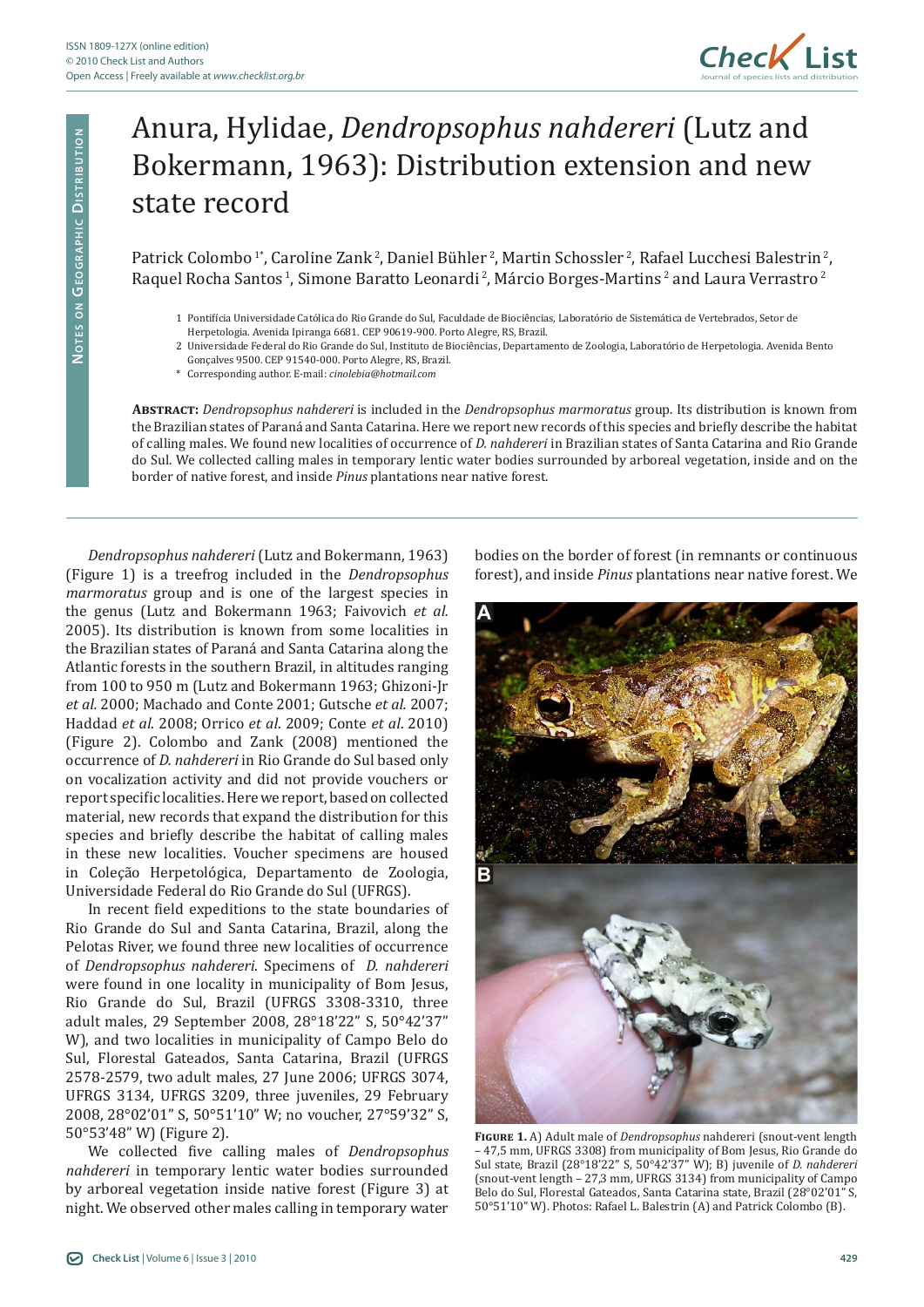also collected three juveniles of *D. nahdereri* (Figure 1B) (identified by the color pattern of thigh and the shape of snout) in 29 February 2008 (locality 2, Figure 2). One of these individuals was on shrubs and two of them moving in the leaf litter inside native forest.



**Figure 2.** Known distribution and new records of *Dendropsophus nahdereri*. Star: type locality, municipality of São Bento do Sul, Santa Catarina state, Brazil. Open circles: published records of *D. nahdereri*  (References, including type locality, are given in the text and Appendix 1). Solid circles: new records of *D. nahdereri*: 1 – municipality of Bom Jesus, Rio Grande do Sul state, Brazil (28°18'22" S, 50°42'37" W), 2 and 3 - municipality of Campo Belo do Sul, Florestal Gateados, Santa Catarina state, Brazil (28°02'01" S, 50°51'10" W and 27°59'32' S, 50°53'48" W, respectively).

This report represents the first record of *Dendropsophus nahdereri* for the state of Rio Grande do Sul, raising to 104 the number of anuran species known to the state (Braun and Braun 1980, 1981; Braun *et al.* 1981; Garcia and Vinciprova 1998; Kwet and Di Bernardo 1999; Canavero *et al.* 2001; Giasson 2001; Giasson and Cechin 2001; Kwet 2001; Tedros *et al*. 2001; Caramaschi and Cruz 2002; Di-Bernardo *et al*. 2006; Lingnau *et al*. 2006; Kwet *et al*. 2006; Colombo *et al*. 2007; Garcia *et al*. 2007; Zanella *et al*. 2007; Kwet 2008; Both *et al*. 2009; Iop *et al*. 2009).

Lutz and Bokermann (1963) observed *Dendropsophus nahdereri* in rain forest partly destroyed by man. Machado and Conte (2001) found this species in low vegetation bordering a lake near disturbed mixed temperate rain forest at night. Orrico *et al.* (2009) registered males of *D. nahdereri* calling hidden in emerging aquatic vegetation near the water level, on perches or branches around a pond and perched in shrubs at heights up to 1–5 meters. Conte *et al*. (2010) observed males calling inside forest in top of trees hidden in cracks and bromeliads at afternoon. At the dusk, these authors registered calling males in temporary water bodies in the edge or inside forest remnants, using branches or cracks of trees as perches, and eventually calling directly at the soil. As described by Conte and Rossa-Feres (2006) and Conte *et al*. (2010) we also registered some males of *D. nahdereri* calling occasionally during the day, not in epiphytic bromeliads as

observed by these authors, but in trees at approximately ten meters high, possibly hidden in cracks as Conte *et al*. (2010) found.

Conte and Rossa-Feres (2006) observed males of one population of *Dendropsophus nahdereri* in Paraná calling in the rainy and warm season (September to January). Orrico *et al.* (2009) registered calling males in the state of Santa Catarina in winter and spring (August, September and December), and Conte *et al*. (2010), in other localities in Paraná and Santa Catarina, registered males from August to November. We found males in southern Santa Catarina and Rio Grande do Sul calling mainly in spring (September, October and November), however we also observed males calling in autumn and winter (April, May, June and July).



**Figure 3.** Two different collection sites of *Dendropsophus nahdereri* in locality 2, Florestal Gateados, municipality of Campo Belo do Sul, Santa Catarina state, Brazil. Photos: Patrick Colombo.

**Acknowledgments:** We sincerely thank Energética Barra Grande S/A (BAESA) for financial support, Florestal Gateados for logistic support and Rodrigo Lingnau and Victor G. D. Orrico for the corrections and suggestions on the manuscript and for valuable comments. We also thank Rodrigo Lingnau for confirming the identification of some specimens.

**Literature Cited**

- Both, C., M. Solé, T.G. Santos and S.Z. Cechin. 2009. The role of spatial and temporal descriptors for Neotropical tadpole communities in southern Brazil. *Hydrobiologia* 624: 125-138.
- Braun, P.C. and C.A.S. Braun. 1981. Ocorrência de *Hyla pinima* Bokermann & Sazima, 1973, no Estado do Rio Grande do Sul, Brasil (Anura, Hylidae). *Iheringia, série Zoologia* 57: 113-118.
- Braun, P.C. and C.A.S. Braun. 1980. Lista prévia dos anfíbios do Rio Grande do Sul, Brasil. *Iheringia, série Zoologia* 56: 121-146.
- Braun, P.C., C.A.S. Braun and M.D.S. Pineda. 1981. Ocorrência de *Physalaemus nanus* (Boulenger, 1888) no Estado do Rio Grande do Sul, Brasil (Anura, Leptodactylidae). *Iheringia, série Zoologia* 57: 99- 104.
- Canavero, A., D.E. Naya and R. Maneyro. 2001. *Leptodactylus furnarius*  Sazima & Bokermannn, 1978 (Anura: Leptodactylidae). *Novedades Zoogeográficas: Cuadernos de Herpetologia* 15(1): 89.
- Caramaschi, U. and C.A.G. Cruz. 2002. Taxonomic status of *Atelopus pachyrhynus* Miranda-Ribeiro, 1920, redescription of *Melanophryniscus tumifrons* (Boulenger, 1905), and descriptions of two new species of *Melanophryniscus* from the state of Santa Catarina, Brazil (Amphibia, Anura, Bufonidae). *Arquivos do Museu Nacional* 60(4): 303-414.
- Colombo, P., C. Zank, L.E.C. Schmidt, G. Gonçalves and J.R. Marinho. 2007. Amphibia, Anura, Bufonidae, *Melanophryniscus simplex*: Distribution extension. *Check List* 3(4): 305-307.
- Colombo, P. and Zank, C. 2008. Anfíbios; p. 104-111 *In* G. Bond-Buckup (org.). Biodiversidade dos Campos de Cima da Serra. Porto Alegre: Libretos.
- Conte, C.E. and D.C. Rossa-Feres. 2006. Diversidade e ocorrência temporal da anurofauna (amphibia anura) em São José dos Pinhais, Paraná, Brasil. *Revista Brasileira de Zoologia* 23(1): 162-175.
- Conte, C.E., F. Nomura, R.A. Machado, A. Kwet, R. Lingnau and D.C. Rossa-Feres. 2010. Novos registros na distribuição geográfica de anuros na Floresta com Araucária e considerações sobre suas vocalizações. *Biota Neotropica* 10(2): 201-224.